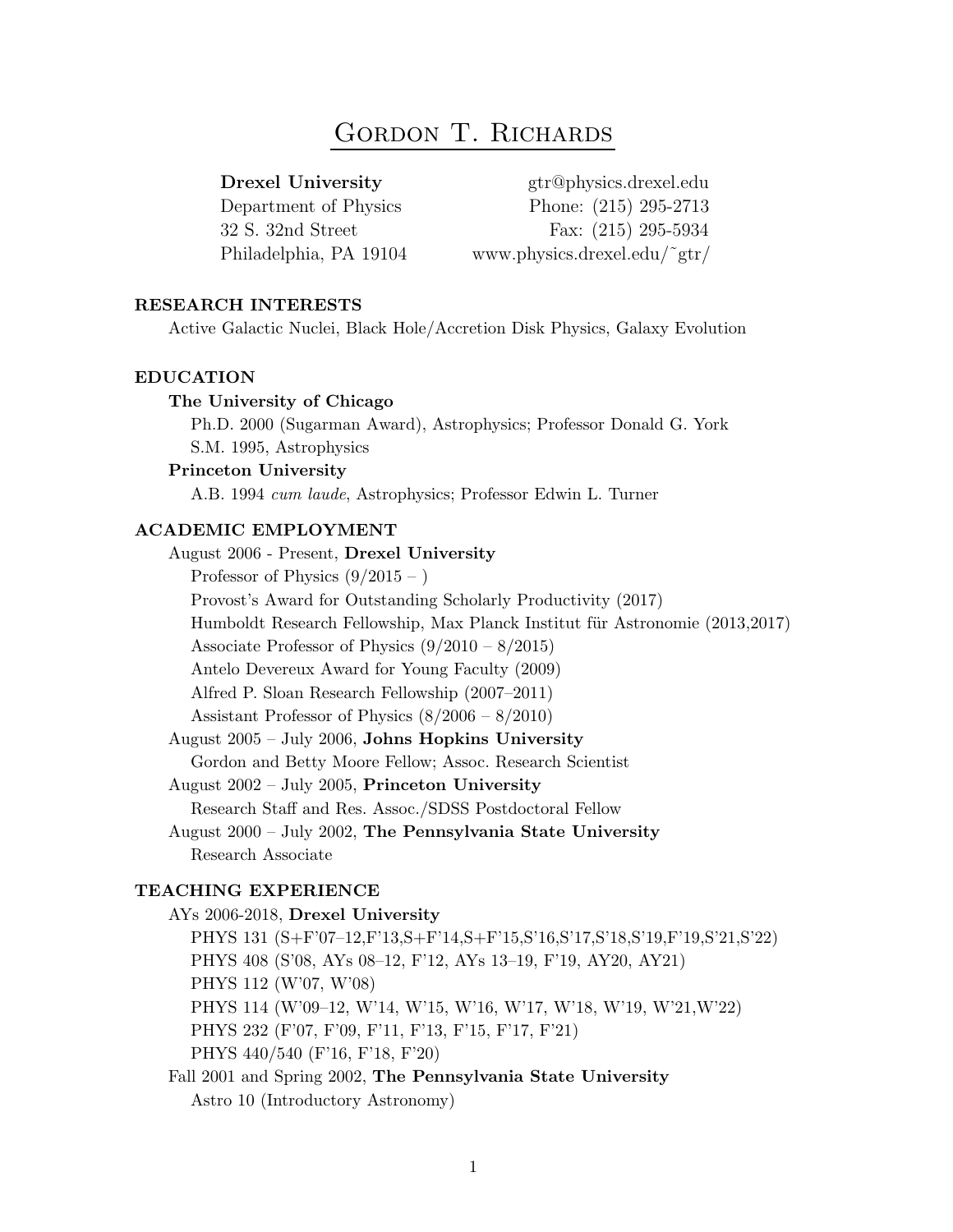#### RECENT PROFESSIONAL ACTIVITIES

Thomson Reuters' "Highly Cited Researchers" 2014, 2015, 2016 LSST AGN Science Collaboration (Co-Chair 2021–); Drexel Institutional Rep. LSST Enabling Science Committee, 2017–2022 (Chair 2019–2022) NRAO VLASS Survey Science Group (Extragalactic Co-chair), 2014–2020 Reviewer for NSF, NASA, Chandra, & HST Referee for ApJ, AJ, MNRAS, PASP, A&A, Phys. Rev. Letters AAS and AAPT Member

# RECENT GRANTS

Chandra (Cycle 22): "Probing UV-X-ray Correlations in Luminous Quasars"; \$88k (PI) NSF (2019): "Calibrating Quasars for Cosmology"; \$102,226 (PI) NASA K2 (Cycle 6): "Quasar Variability as a Function of Accretion Rate"; \$40k (PI) HST (Cycle 25): "Application of ICA Analysis to UV Quasar Spectra", \$85,355 (PI) NASA ADAP (2016): "AGN Accretion Physics: Insights from K2"; (PI: Vogeley) NASA ADAP (2016): "Mining the Sky for High-Redshift Quasars"; \$239,721 (PI) Chandra (Cycle 18): "Investigating X-ray Bias in Low-L, Low-z Quasars"; \$80,899 (PI) HST (Cycle 23): "Are High-z Spectroscopic BH Mass Estimates Biased?"; \$90,357 (PI) NSF (2013): "CDS&E: AGNs Amidst the Data Deluge"; \$179,482 (PI) Spitzer Cycle-9: "SpIES: The Spitzer-IRAC Equatorial Survey"; \$397,250 (PI) Chandra Cycle-14: "Using X-rays to Test for Black Hole Mass Biases"; \$74,996 (PI) NASA ADAP (2011): "The Ultimate Multiwavelength Quasar Survey"; \$244,779 (PI) NSF (2010): "Radio-Loud Quasars: What, When, Where, Why, & How"; \$168,310 (PI) GALEX Cycle-6: "Mid-IR Through UV SEDs of SDSS Type I Quasars"; \$40,000 (PI) Spitzer Cycle-6: "Leveraging Spitzer's Legacy"; \$56,450 (PI) Alfred P. Sloan Research Fellowship (2007-2011); \$45,000

# RECENT PROFESSIONAL TALKS

University of Cambridge (Astronomy Colloquium), Nov. 2020 Pontificia Universidad Católica (Colloquium), Santiago, Chile, Aug. 2020 (virtual) University of Pennsylvania (Colloquium), Philadelphia, PA, Mar. 2020 University of Delaware (Colloquium), Wilmington, DE, Mar. 2020 Carnegie Mellon University (Colloquium), Pittsburgh, PA, Feb. 2020 Ohio State University (Colloquium), Columbus, OH, Jan. 2020 Accretion History of AGN, University of Miami, Oct. 2018 National Radio Astronomy Observatory (Colloquium), Socorro, NM, Nov. 2017 AGN Winds on the Georgia Coast, Jekyll Island, GA, June 2017 Elusive AGN in the Next Era (Invited), George Mason Univ., June 2017 Quasars at All Cosmic Epochs (Invited), Padua, Italy, April 2017 Active Galactic Nuclei: What's in a Name?, ESO, Garching (Invited), June 2016 Statistical Challenges in Modern Astronomy, Carnegie Mellon Univ., June 2016 Great Lakes Quasar Symposium, Univ. of Western Ontario, May 2016 Gas/Galaxies on Top of Quasars, Univ. of Pittsburgh, April 2016 Royal Observatory Edinburgh, Quasar Day, June 2015